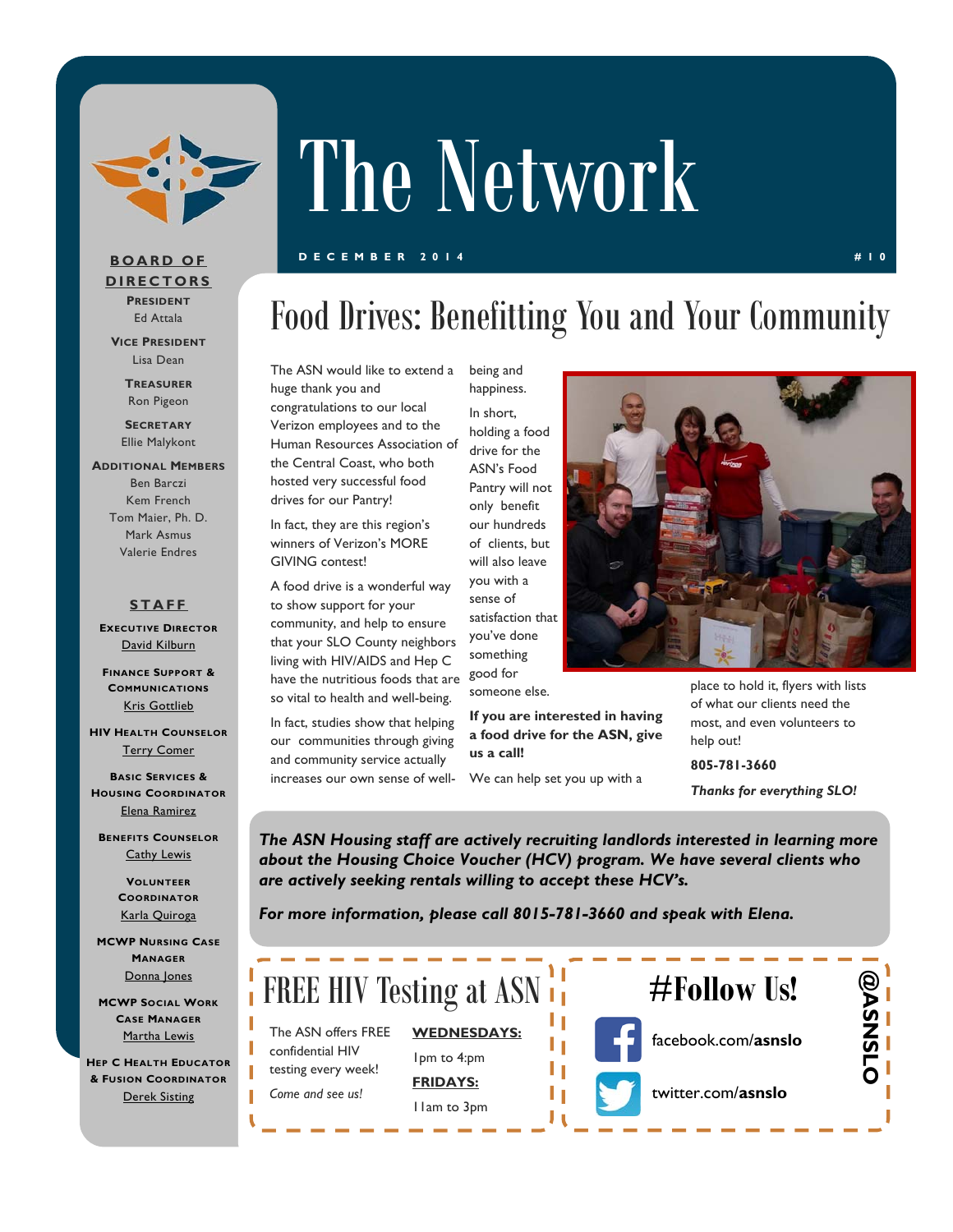### Tips for Coping with the Holiday Blues



*"...Remember* 

*that you are* 

*worthy of care* 

*and love, and* 

*prioritize your* 

*own needs. You* 

*are allowed to* 

*say No."* 

*you can* 

of people deal with stress, anxiety, and even depression during the holiday season. There's no single reason for this, but a plethora of factors that often lead to these challenging

feelings.

Though many of these circumstances are not in our direct control, there are certain actions we can take that often help ease the holiday blues. Here are some tips from Terry, the ASN's HIV Health Counselor, about keeping holiday stress and depression at bay.

1. **Plan Ahead:** Set a schedule and get ready for any down time. Get a good book, plan a hike, or get some games on your smart phone.

2. **Avoid Family Conflicts:** Tell your argumentative family members to make an appointment after the holidays if they'd like to continue at a more appropriate time and place**.**

For many reasons, lots 3. Forget Perfection: From gifts to meals- everyone tries too hard to create the perfect day. Save yourself the stress because perfection is not required.

> *4.* **Schedule Some Sleep:**  Don't stay in bed throughout the holidays or neglect your sleep either. Instead, routinely go to bed and get up at the same time every day keeping your body's clock on schedule. Rest helps *everything.*

5. **Get Help:** Plan time with close friends who are supportive and who you enjoy spending time with- the people who bring you up!

6. **Prioritize Workouts:** If you routinely exercise, don't stop! This is the most important time to exercise and the first thing that people stop. Those endorphins will help!

7. **Focus on What Matters-**You!: You are worthy of care and love, and don't you forget it! You have every right to prioritize your own needs.

8. **Don't Binge on Food or Alcohol:** Use the money you save to schedule a massage or a

hot tub as a New Year's treat!

9. **Don't Make Stressful Plans That You Can't Complete:** Be careful not to over- or double- book yourself. Make sure to allow ample time for both travel and a relaxed visit at all of your holiday stops.

10. **Stick to a Budget:** Money is one of the most common causes of anxiety. There are lots of inexpensive and creative ways to enjoy yourself! In fact, volunteering is free and is proven to uplift the human spirit.

11. **Remember That You Can Say No:** It's ok to not want to disappoint family and friends, especially during the holidays, but remember that you are worthy of care and love, and you can prioritize your own needs. You can say No.

12. **Seek Professional Help if You Need It:** Those of us who suffer from any type of holiday anxiety, depression, or stress can benefit from counseling or support groups, so don't hesitate to take advantage of these!

*Your support and the support of local community members and businesses are vital to our continuing ability to provide comprehensive services to our growing number of clients. There are many ways that you can make a generous donation!* 

- **Money**: ALL MONEY DONATED TO THE ASN IS TAX DEDUCTABLE & REMAINS IN THIS COMMUNITY to help SLO County residents in their struggle with HIV/AIDS and Hep C.
- **Time**: One of the most important ways the SLO community supports the ASN is through the gift of time. Our volunteer program offers opportunities to directly assist clients and help keep the agency streamlined.
- **Food**: ASN's Food Panty is always in need of the basics. If you would like to hold a food drive, or donate food directly, we have a list of suggestions for you!

*You will make a difference! Contact us, or visit ASN.org, for more details!* 

You Can Make a Difference!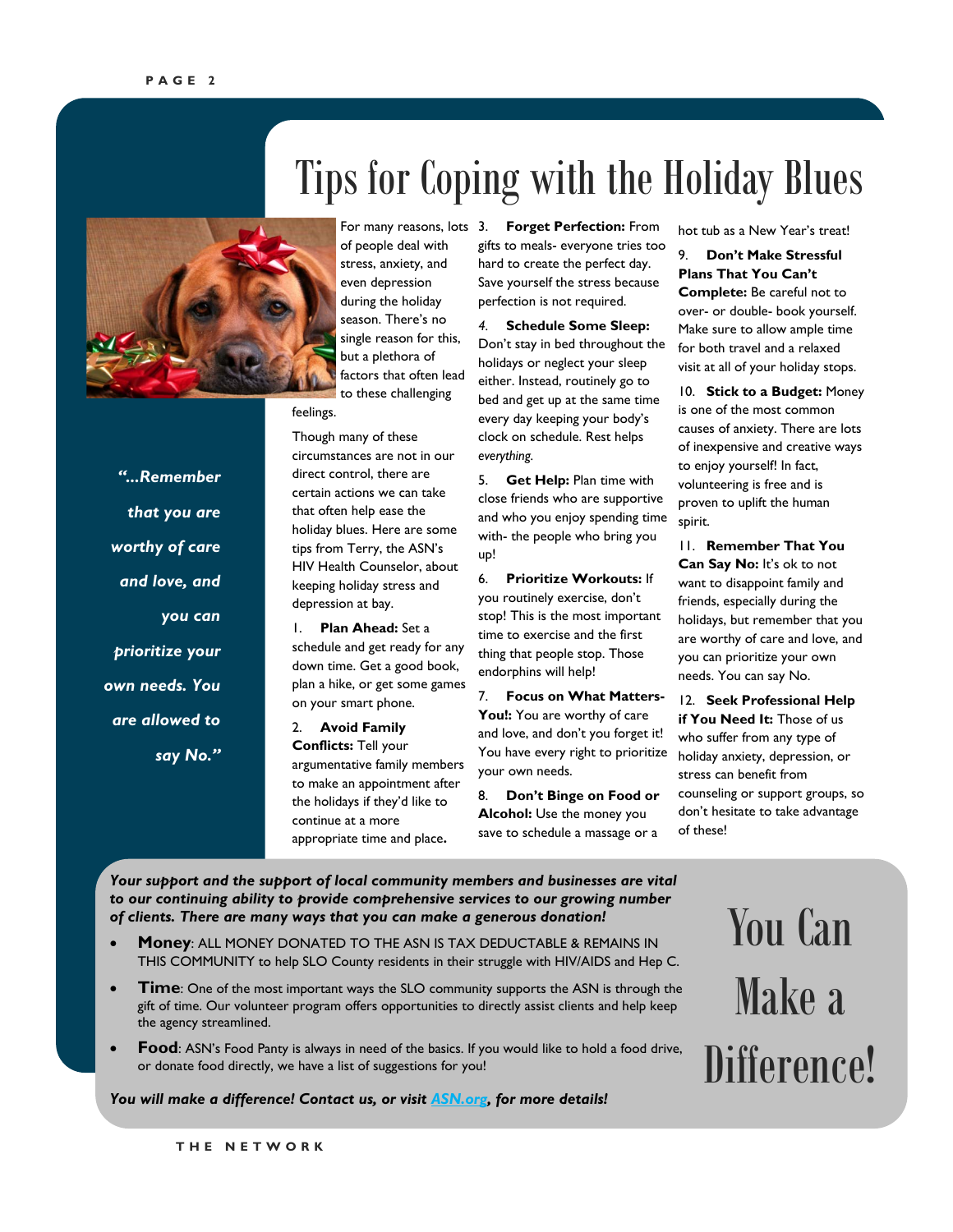## It's Time to Knock Out Hep C in SLO County!

Earlier this month, the ASN received word that it was given one of five community grants funded by Dignity Health. *(Thank you Dignity Health and the French Hospital Medical Center!)*

The goal of this funding is to provide SLO community members with access to confidential hepatitis C (Hep C) testing and education throughout the county. We'll be partnering with several agencies, including Planned Parenthood, CAPSLO, Drug & Alcohol Services, and the Noor Clinic, to bring you SLO County's only FREE confidential Hep C testing.

*Why is it important for you to get tested for Hep C? Because then you know!* This is the easiest and most important answer to the question of why get tested. The bottom line is that nobody knows with absolute certainty that they are Hep C negative until they've taken the test. Like HIV, stigma surrounds Hep C and those who live with this devastating disease. However, the truth is that Hep C can and does affect all kinds of people in diverse situations.

Take a look at this chart, provided by axiumhealthcare.com, to see if you have any of the most common Hep C risk factors.

One of the biggest factors is age. In fact, *if you were born between 1945-1965, you are 5x more likely to have Hep C,* and not even know it! We aren't sure why Baby Boomers are particularly affected; it may have to do with certain medical procedures (or a lack of) during that time. All we know is that *all people between 49-69 years old should get tested for Hep C at least once, and as soon as possible.* 

You may be thinking that you don't need to get tested because you feel fine. The truth is that Hep C often doesn't show obvious outward symptoms, and the longer that people live with this disease, the more likely they are to develop serious, or even lifethreatening conditions.

All of this might seem pretty dire, and we acknowledge that getting tested is scary, especially if it turns out that you do have Hep C. However, the good news is two-fold. First,

this past year has brought HUGE developments in Hep C treatment, and has actually made this a curable disease. Second, *we will be with you every step of the way!* The SLO Hep C Project was created to help folks here in SLO County who live with this disease. We can help you understand your diagnosis & treatment options, assist with insurance benefits, nutrition, and more. *Know you are not alone!* 

Stay connected through **Facebook (www.facebook.com/asnslo)** for updates on when FREE confidential Hep C testing will be available near you!

As always, if you have any questions or concerns about Hep C, getting tested, or any of these risk factors, call us and we'll be happy to talk with you!

**805-781-3660**